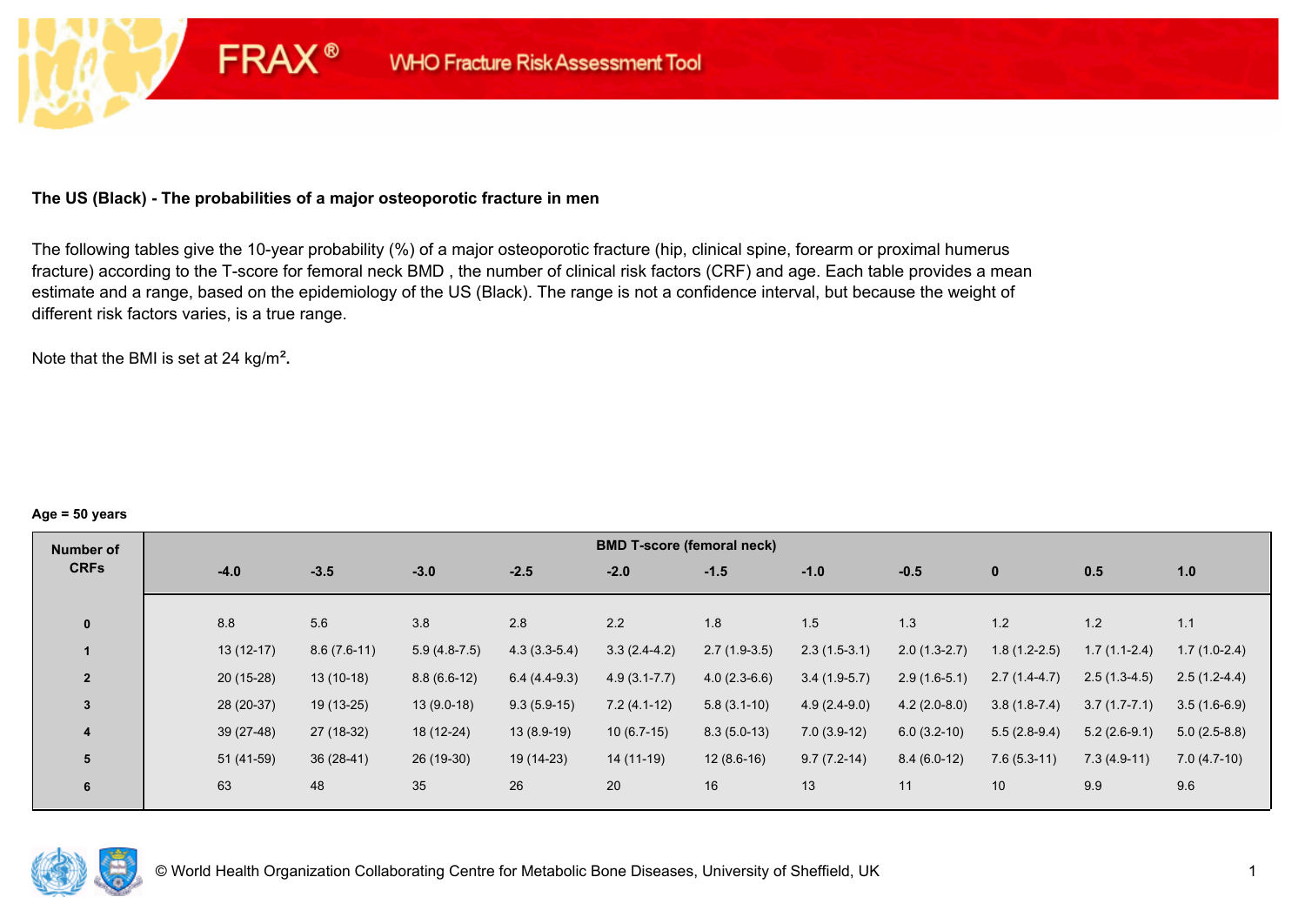# **Age = 55 years**

**FRAX®** 

| Number of               |             |              |                |                | <b>BMD T-score (femoral neck)</b> |                |                |                |                |                |                |
|-------------------------|-------------|--------------|----------------|----------------|-----------------------------------|----------------|----------------|----------------|----------------|----------------|----------------|
| <b>CRFs</b>             | $-4.0$      | $-3.5$       | $-3.0$         | $-2.5$         | $-2.0$                            | $-1.5$         | $-1.0$         | $-0.5$         | $\mathbf{0}$   | 0.5            | 1.0            |
| $\mathbf 0$             | 9.8         | 6.7          | 4.8            | 3.7            | 2.9                               | 2.4            | 2.0            | 1.8            | 1.6            | 1.5            | 1.5            |
|                         | $15(13-18)$ | $10(8.5-12)$ | $7.2(5.7-8.9)$ | $5.4(4.1-6.7)$ | $4.3(3.1-5.5)$                    | $3.6(2.4-4.7)$ | $3.0(2.0-4.1)$ | $2.6(1.7-3.6)$ | $2.4(1.5-3.4)$ | $2.3(1.4-3.2)$ | $2.2(1.4-3.1)$ |
| $\overline{2}$          | $21(17-28)$ | $15(11-19)$  | $11(7.7-14)$   | $8.0(5.4-12)$  | $6.3(3.9-9.9)$                    | $5.2(3.0-8.5)$ | $4.4(2.4-7.4)$ | $3.8(2.0-6.5)$ | $3.5(1.8-6.1)$ | $3.3(1.7-5.8)$ | $3.2(1.6-5.6)$ |
| $\mathbf{3}$            | 29 (22-37)  | 21 (15-28)   | 15 (10-22)     | $11(7.2-18)$   | $9.0(5.2-15)$                     | $7.4(4.0-13)$  | $6.3(3.2-11)$  | $5.4(2.6-10)$  | $5.0(2.4-9.4)$ | $4.7(2.2-8.9)$ | $4.5(2.1-8.6)$ |
| $\overline{\mathbf{4}}$ | $39(29-46)$ | 28 (20-35)   | 21 (15-28)     | 16 (11-23)     | $13(8.3-19)$                      | $10(6.3-16)$   | $8.8(5.0-14)$  | $7.6(4.1-13)$  | $7.0(3.7-12)$  | $6.6(3.4-11)$  | $6.3(3.2-11)$  |
| 5                       | $50(42-55)$ | 38 (30-43)   | 28 (22-34)     | $22(17-27)$    | 17 (13-23)                        | 14 (11-20)     | $12(9.0-17)$   | $10(7.4-15)$   | $9.6(6.6-14)$  | $9.1(6.1-13)$  | $8.7(5.8-13)$  |
| 6                       | 61          | 48           | 37             | 29             | 23                                | 19             | 16             | 14             | 13             | 12             | 12             |

#### **Age = 60 years**

| Number of               |             |              |                |                | <b>BMD T-score (femoral neck)</b> |                |                |                |                |                |                |
|-------------------------|-------------|--------------|----------------|----------------|-----------------------------------|----------------|----------------|----------------|----------------|----------------|----------------|
| <b>CRFs</b>             | $-4.0$      | $-3.5$       | $-3.0$         | $-2.5$         | $-2.0$                            | $-1.5$         | $-1.0$         | $-0.5$         | $\mathbf{0}$   | 0.5            | 1.0            |
| $\mathbf 0$             | 10          | 7.2          | 5.4            | 4.2            | 3.4                               | 2.8            | 2.3            | 2.0            | 1.9            | 1.7            | 1.6            |
|                         |             |              |                |                |                                   |                |                |                |                |                |                |
|                         | $14(13-17)$ | $10(8.7-12)$ | $7.9(6.2-9.4)$ | $6.1(4.6-7.5)$ | $4.9(3.5-6.3)$                    | $4.1(2.8-5.4)$ | $3.4(2.3-4.7)$ | $2.9(1.9-4.1)$ | $2.7(1.7-3.9)$ | $2.6(1.6-3.6)$ | $2.4(1.5-3.4)$ |
| $\overline{2}$          | $20(17-26)$ | $15(12-19)$  | $11(8.3-16)$   | $8.8(6.0-13)$  | $7.1(4.5-11)$                     | $5.8(3.5-9.3)$ | $4.9(2.8-8.1)$ | $4.2(2.3-7.1)$ | $3.9(2.1-6.7)$ | $3.7(1.9-6.3)$ | $3.5(1.8-6.0)$ |
| 3                       | $28(22-35)$ | $21(16-28)$  | $16(11-23)$    | $12(8.0-19)$   | $10(5.9-16)$                      | $8.2(4.6-14)$  | $7.0(3.7-12)$  | $6.0(3.0-11)$  | $5.6(2.7-10)$  | $5.2(2.5-9.6)$ | $4.9(2.3-9.2)$ |
| $\overline{\mathbf{4}}$ | $37(28-43)$ | $28(21-35)$  | 22 (16-29)     | $17(12-24)$    | 14 (9.2-21)                       | $11(7.1-18)$   | $9.6(5.7-16)$  | $8.3(4.7-14)$  | $7.7(4.2-13)$  | $7.2(3.8-12)$  | $6.8(3.6-12)$  |
| 5                       | 46 (40-52)  | $37(30-43)$  | 29 (23-35)     | 23 (18-29)     | 19 (15-25)                        | $15(12-21)$    | $13(9.8-18)$   | $11(8.1-16)$   | $10(7.3-15)$   | $9.8(6.7-14)$  | $9.3(6.2-14)$  |
| 6                       | 56          | 46           | 37             | 30             | 24                                | 20             | 17             | 15             | 14             | 13             | 12             |

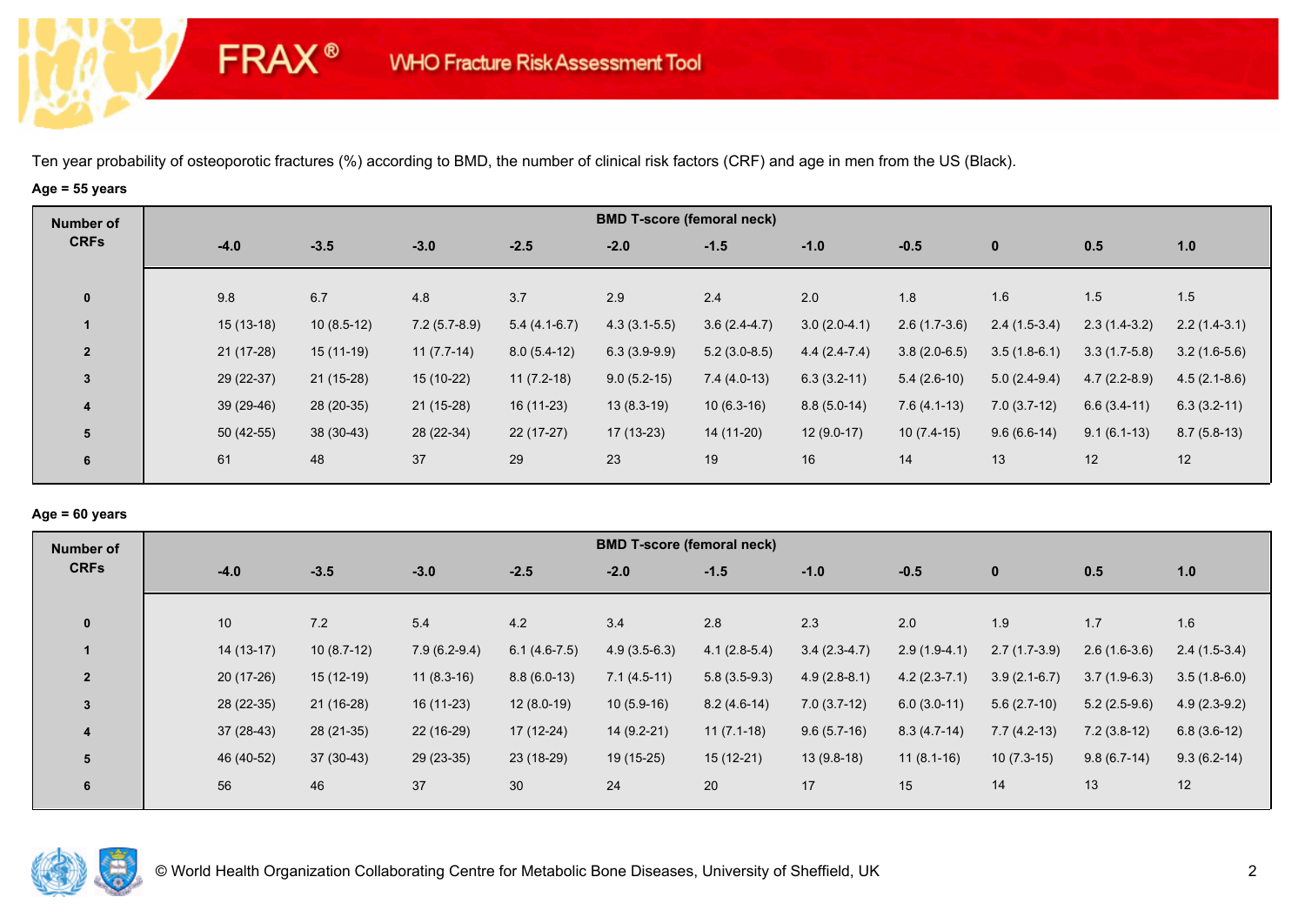# **Age = 65 years**

**FRAX®** 

| Number of               |             |              |                |                | <b>BMD T-score (femoral neck)</b> |                |                |                |                |                |                |
|-------------------------|-------------|--------------|----------------|----------------|-----------------------------------|----------------|----------------|----------------|----------------|----------------|----------------|
| <b>CRFs</b>             | $-4.0$      | $-3.5$       | $-3.0$         | $-2.5$         | $-2.0$                            | $-1.5$         | $-1.0$         | $-0.5$         | $\mathbf{0}$   | 0.5            | 1.0            |
| $\mathbf{0}$            | 9.7         | 7.2          | 5.5            | 4.3            | 3.5                               | 2.8            | 2.4            | 2.1            | 1.9            | 1.7            | 1.6            |
|                         | $14(12-16)$ | $10(8.5-12)$ | $7.9(6.2-9.2)$ | $6.2(4.7-7.6)$ | $5.0(3.6-6.4)$                    | $4.1(2.8-5.4)$ | $3.4(2.3-4.7)$ | $3.0(1.9-4.1)$ | $2.7(1.7-3.8)$ | $2.5(1.6-3.6)$ | $2.3(1.5-3.4)$ |
| $\overline{2}$          | 19 (16-23)  | $14(11-18)$  | $11(8.3-15)$   | $8.8(6.1-13)$  | $7.1(4.7-11)$                     | $5.8(3.6-9.1)$ | $4.9(2.9-7.8)$ | $4.2(2.4-6.9)$ | $3.9(2.1-6.5)$ | $3.6(1.9-6.0)$ | $3.3(1.8-5.7)$ |
| $\mathbf{3}$            | 26 (20-32)  | $20(15-26)$  | 15 (11-22)     | $12(8.2-18)$   | $9.8(6.2-16)$                     | $8.1(4.8-13)$  | $6.8(3.8-12)$  | $5.9(3.1-10)$  | $5.4(2.8-9.6)$ | $5.0(2.5-9.1)$ | $4.7(2.3-8.5)$ |
| $\overline{\mathbf{4}}$ | $33(27-40)$ | 26 (20-33)   | 21 (16-28)     | 16 (12-23)     | 13 (9.4-20)                       | $11(7.3-17)$   | $9.3(5.7-15)$  | $8.1(4.7-13)$  | $7.4(4.2-12)$  | $6.8(3.8-12)$  | $6.4(3.4-11)$  |
| 5                       | 41 (36-47)  | $33(29-40)$  | $27(23-33)$    | 22 (18-28)     | 18 (15-24)                        | $15(12-20)$    | $12(9.5-17)$   | $11(7.9-16)$   | $9.9(7.0-14)$  | $9.2(6.3-14)$  | $8.6(5.8-13)$  |
| 6                       | 50          | 41           | 34             | 28             | 23                                | 19             | 16             | 14             | 13             | 12             | 11             |
|                         |             |              |                |                |                                   |                |                |                |                |                |                |

## **Age = 70 years**

| <b>Number of</b> |             |              |               |                | <b>BMD T-score (femoral neck)</b> |                |                |                |                |                |                |
|------------------|-------------|--------------|---------------|----------------|-----------------------------------|----------------|----------------|----------------|----------------|----------------|----------------|
| <b>CRFs</b>      | $-4.0$      | $-3.5$       | $-3.0$        | $-2.5$         | $-2.0$                            | $-1.5$         | $-1.0$         | $-0.5$         | $\mathbf{0}$   | 0.5            | 1.0            |
|                  |             |              |               |                |                                   |                |                |                |                |                |                |
| $\mathbf{0}$     | 9.7         | 7.4          | 5.8           | 4.6            | 3.7                               | 3.0            | 2.5            | 2.1            | 1.9            | 1.7            | 1.6            |
|                  | $14(11-17)$ | $11(8.5-13)$ | $8.2(6.4-10)$ | $6.5(4.9-7.9)$ | $5.1(3.8-6.2)$                    | $4.1(3.0-5.0)$ | $3.4(2.4-4.1)$ | $2.9(2.0-3.5)$ | $2.6(1.8-3.1)$ | $2.4(1.6-2.9)$ | $2.2(1.5-2.6)$ |
| $\overline{2}$   | $20(15-26)$ | $15(11-20)$  | $12(8.6-16)$  | $9.1(6.5-12)$  | $7.2(5.0-9.8)$                    | $5.8(3.9-8.0)$ | $4.7(3.1-6.5)$ | $4.0(2.6-5.6)$ | $3.6(2.2-5.0)$ | $3.2(2.0-4.5)$ | $2.9(1.8-4.1)$ |
| $\overline{3}$   | $27(21-35)$ | $21(15-28)$  | 16 (12-22)    | $13(8.7-18)$   | $10(6.7-14)$                      | $8.0(5.2-12)$  | $6.4(4.1-9.7)$ | $5.5(3.4-8.4)$ | $4.8(2.9-7.5)$ | $4.3(2.6-6.8)$ | $3.9(2.3-6.2)$ |
| 4                | $36(28-43)$ | 29 (22-35)   | 22 (17-29)    | $18(13-23)$    | 14 (9.8-19)                       | $11(7.6-15)$   | $8.8(6.0-13)$  | $7.4(5.0-11)$  | $6.5(4.3-9.7)$ | $5.7(3.8-8.8)$ | $5.2(3.4-8.0)$ |
| 5                | 46 (38-52)  | 37 (31-44)   | $30(24-36)$   | 24 (19-29)     | 19 (15-24)                        | $15(12-19)$    | $12(9.5-16)$   | $9.9(8.0-13)$  | $8.6(6.9-12)$  | $7.6(6.1-11)$  | $6.8(5.5-9.5)$ |
| 6                | 55          | 47           | 39            | 31             | 25                                | 20             | 16             | 13             | 11             | 10             | 8.8            |
|                  |             |              |               |                |                                   |                |                |                |                |                |                |

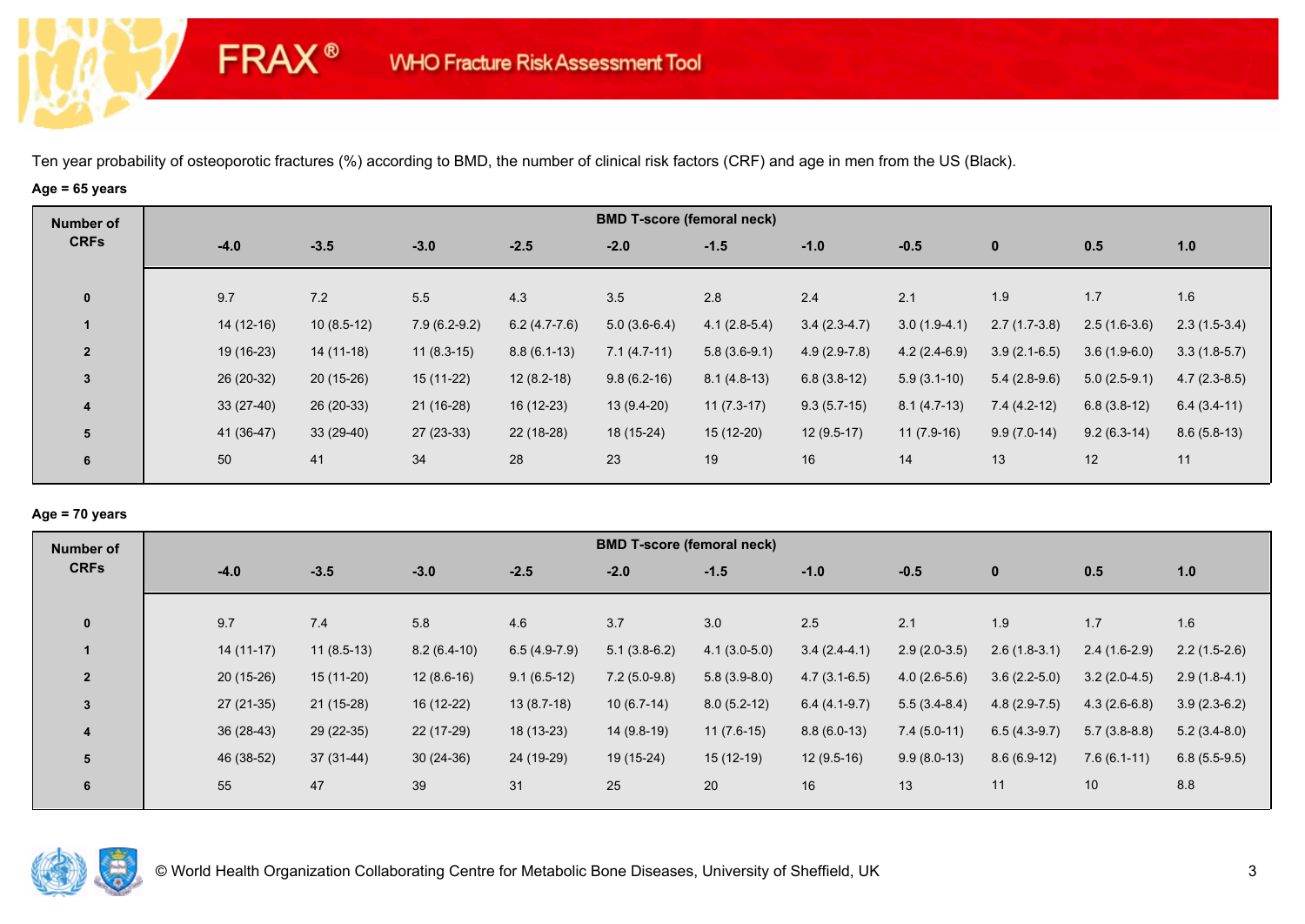# **Age = 75 years**

**FRAX®** 

| Number of               |             |              |               |               |                | <b>BMD T-score (femoral neck)</b> |                |                |                |                |                |
|-------------------------|-------------|--------------|---------------|---------------|----------------|-----------------------------------|----------------|----------------|----------------|----------------|----------------|
| <b>CRFs</b>             | $-4.0$      | $-3.5$       | $-3.0$        | $-2.5$        | $-2.0$         | $-1.5$                            | $-1.0$         | $-0.5$         | $\mathbf{0}$   | 0.5            | 1.0            |
| $\bf{0}$                | 9.9         | 7.7          | 6.1           | 4.8           | 3.9            | 3.1                               | 2.6            | 2.2            | 2.0            | 1.8            | 1.6            |
|                         | 15 (11-26)  | $12(8.7-20)$ | $9.3(6.7-15)$ | $7.3(5.2-12)$ | $5.8(4.1-8.7)$ | $4.6(3.2-6.6)$                    | $3.7(2.6-5.1)$ | $3.1(2.2-4.1)$ | $2.7(1.9-3.4)$ | $2.4(1.7-2.8)$ | $2.1(1.5-2.5)$ |
| $\overline{2}$          | $23(15-34)$ | 18 (12-28)   | 14 (9.0-22)   | $11(7.0-17)$  | $8.6(5.5-13)$  | $6.7(4.3-9.9)$                    | $5.3(3.4-7.7)$ | $4.4(2.8-6.2)$ | $3.8(2.4-5.1)$ | $3.2(2.1-4.3)$ | $2.8(1.8-3.7)$ |
| 3                       | $32(20-44)$ | $26(16-36)$  | $21(12-29)$   | $16(9.5-23)$  | $13(7.3-18)$   | $9.8(5.7-14)$                     | $7.7(4.5-11)$  | $6.3(3.7-9.1)$ | $5.3(3.2-7.6)$ | $4.5(2.7-6.4)$ | $3.8(2.4-5.5)$ |
| $\overline{\mathbf{4}}$ | 42 (27-52)  | $35(21-45)$  | 29 (17-37)    | $23(13-30)$   | 18 (10-24)     | $14(8.2-19)$                      | $11(6.5-15)$   | $9.0(5.4-12)$  | $7.4(4.6-10)$  | $6.2(4.0-8.5)$ | $5.2(3.5-7.3)$ |
| 5                       | $53(35-60)$ | 46 (29-53)   | $39(23-46)$   | 32 (19-38)    | $26(15-31)$    | $20(12-25)$                       | 16 (9.6-20)    | $13(8.1-16)$   | $10(7.0-13)$   | $8.6(6.1-11)$  | $7.2(5.3-9.3)$ |
| 6                       | 63          | 57           | 49            | 42            | 35             | 28                                | 22             | 18             | 15             | 12             | 9.9            |
|                         |             |              |               |               |                |                                   |                |                |                |                |                |

#### **Age = 80 years**

| <b>Number of</b> |             |              |              |               |               | <b>BMD T-score (femoral neck)</b> |                |                |                |                |                |
|------------------|-------------|--------------|--------------|---------------|---------------|-----------------------------------|----------------|----------------|----------------|----------------|----------------|
| <b>CRFs</b>      | $-4.0$      | $-3.5$       | $-3.0$       | $-2.5$        | $-2.0$        | $-1.5$                            | $-1.0$         | $-0.5$         | $\mathbf{0}$   | 0.5            | 1.0            |
| $\mathbf{0}$     | 10          | 8.4          | 6.8          | 5.5           | 4.5           | 3.7                               | 3.0            | 2.6            | 2.3            | 2.1            | 1.8            |
|                  | 16 (11-26)  | $13(9.2-21)$ | $10(7.3-17)$ | $8.2(5.8-13)$ | $6.6(4.7-10)$ | $5.4(3.8-8.2)$                    | $4.4(3.1-6.5)$ | $3.8(2.6-5.3)$ | $3.2(2.3-4.4)$ | $2.8(2.0-3.7)$ | $2.5(1.7-3.1)$ |
| $\overline{2}$   | $23(15-35)$ | 19 (12-29)   | $15(9.8-23)$ | $12(7.8-19)$  | $9.8(6.3-15)$ | $7.8(5.0-12)$                     | $6.3(4.1-9.6)$ | $5.4(3.4-7.9)$ | $4.6(2.9-6.6)$ | $3.9(2.5-5.5)$ | $3.4(2.2-4.6)$ |
| 3                | $31(20-43)$ | 26 (16-37)   | $22(13-31)$  | $18(11-25)$   | $14(8.5-20)$  | $11(6.8-16)$                      | $9.2(5.5-13)$  | $7.7(4.6-11)$  | $6.5(3.9-9.1)$ | $5.5(3.3-7.7)$ | $4.7(2.9-6.6)$ |
| 4                | 41 (26-51)  | $35(22-45)$  | $30(18-38)$  | 25 (14-32)    | $20(12-26)$   | $16(9.4-21)$                      | $13(7.7-17)$   | $11(6.5-14)$   | $9.2(5.5-12)$  | $7.7(4.8-10)$  | $6.5(4.1-8.7)$ |
| 5                | $51(33-58)$ | 45 (28-52)   | $39(23-46)$  | 33 (19-39)    | 28 (16-33)    | $23(13-27)$                       | 19 (11-23)     | $16(9.1-19)$   | $13(7.9-16)$   | $11(6.8-14)$   | $9.0(6.0-11)$  |
| 6                | 61          | 55           | 49           | 43            | 37            | 31                                | 26             | 22             | 18             | 15             | 13             |